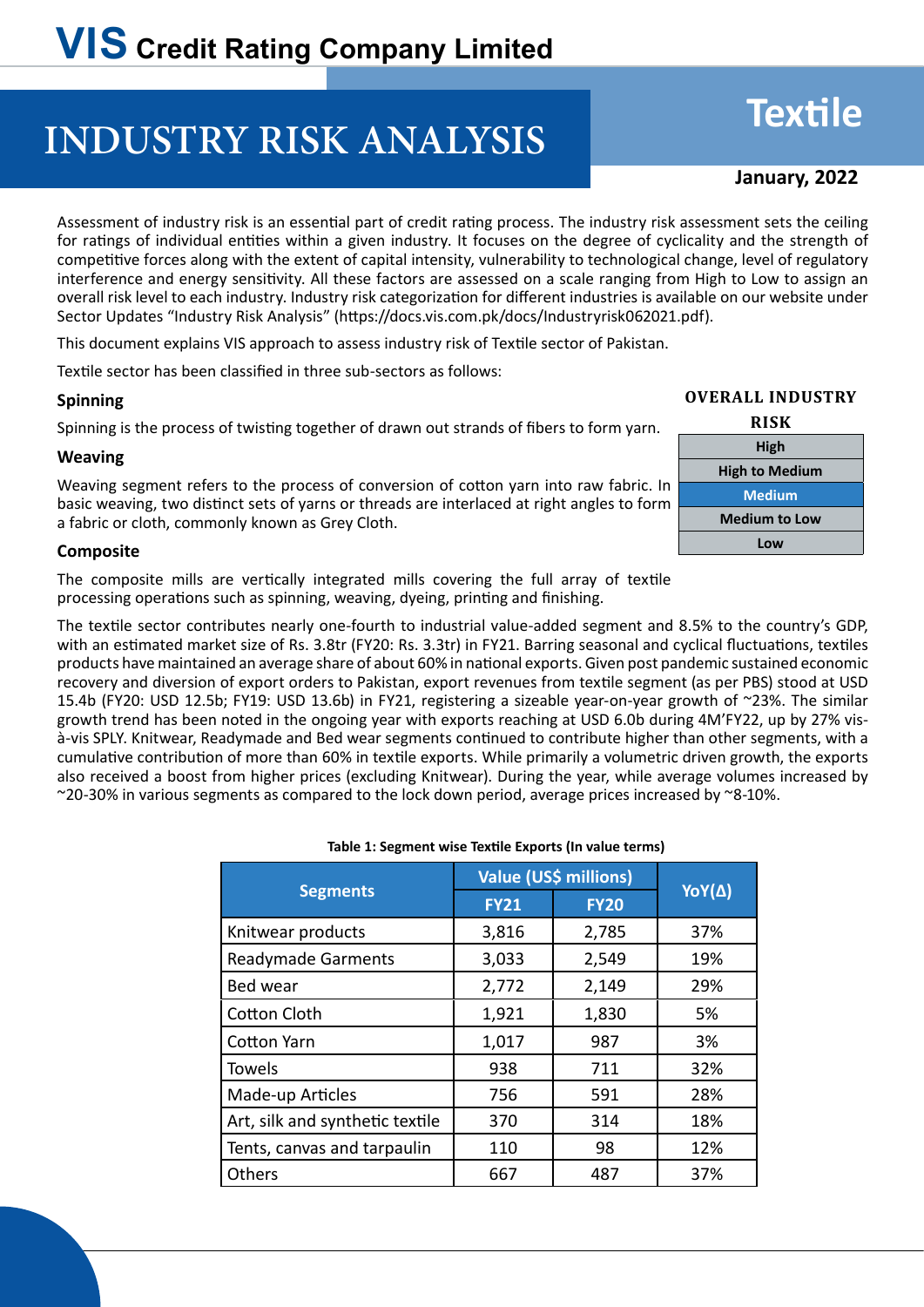Going forward, sector dynamics are favourable as Pakistan continues to receive export orders from global economies as competing regional countries remain hampered by the pandemic. Given the surge in demand, the industry is currently operating at full capacity and going through expansion and up-gradation to cater for additional demand.

Apart from demand and supply scenario in both domestic and international markets, cotton prices are also affected by the expectation of crop during and in the next season, Minimum Support Price (MSP) fixed by the Government, and by the prices of the polyester fiber/ yarn. For companies engaged in cotton fabric manufacturing, the susceptibility of profitability margins to any adverse movement in the raw material (yarn) prices remains low, as majority fabric manufacturers generally procure cotton yarn on need basis because of its ready availability throughout the year. For a cotton garment manufacturer also, the susceptibility to any adverse fluctuations in the raw material (fabric) cost remains low as most apparel manufacturers undertake manufacturing against confirmed orders, where prices are fixed as per the prevailing market prices of the fabric.

Cyclicality risk is assessed as medium for all subsectors of the industry. A quantitative analysis of the textile industry over time depicts volatility in margins and financial performance of players closely driven by the inherent cyclicality of cotton crop levels and variations in cotton prices. However, the variability is evident across sub sectors and therefore based on the commoditized nature of business, cyclicality risk is assessed as medium for the sector.

To determine competition risk, barriers to entry, availability of substitutes and risk in growth trends is evaluated. The entire cotton textile value chain is highly fragmented in nature, having both small and large players operating, thereby making the industry highly competitive. Sales of apparel retailers, particularly, remain vulnerable to the consumers' changing tastes and preferences, and competition from branded as well as unbranded segments. Barriers to entry for the textile sector are considered low for the spinning and weaving sector and relatively higher for the composite or value added segment. Entry does not require huge capital outlay relative to other industries, and factories can be set up with workers with relatively low skills. In addition, there are no extraordinary regulatory requirements to comply with. However, entry in the value added segment may require higher investment in technology and labour expertise. Therefore, the risk of effectiveness of barriers to entry is assessed as high for spinning and weaving and medium for composite sector.

The risk of substitution for cotton fibre is extremely low, as there is a natural lack of an alternative raw material for the manufacture of textile products. However, internationally developments have been made for more sustainable innovations in the industry, that also provide alternatives to cotton fiber, e.g., Hemp fiber, stinging nestled fiber, coffee ground fiber, pineapple fabric piñatex, banana fiber and lotus fiber. Therefore, the risk of substitution is considered medium.

Risk of growth trends also impacts the competitiveness of the industry. The textile industry is a mature sector of the economy, and its revenue growth has generally shown to outperform the GDP growth rate of the country. Moreover, government support and favourable incentives for the value added segment supports low risk in growth trends for the weaving and composite segments and medium for the spinning sector. Based on the risk of new entrants, substitution and growth trends, overall competition risk is medium for the textile industry.

Compared to some other industries, capital requirements in the textile industry are low with a reasonable payback period and relative ease of financing. However, the need to invest in advanced technology and processes including compliance with environmental regulations and effluent standards for sustainable growth has increased the capital requirements of the industry over time. Therefore capital intensity has been assessed as medium risk for the low value added sub sectors and high for the higher value added.

In the textile industry, progress in technology and products has been enormous. New materials and technologies, such as attractive polymers in combination with new spinning methods, three-dimensional (3D) textile formation, environmentally friendly finishing, and computerized patterning continue to impact the industry. New research can lead to development of similar products with higher environmental sustainability and lead to product obsolescence over time. Therefore technological risk for textile industry has been assigned as medium.

On regulatory front, textile industry in the past has and is expected to continue to receive significant support from the government in the form of concessionary borrowing and lower energy prices due to its contribution to the country's GDP and exports. Initiatives are also being undertaken in order to increase production and yield of cotton to support the industry. Given the strategic importance of the sector, the sector has been assigned a low risk profile in the regulatory factor.

Energy accounts for around 35% of conversion costs in the textile value chain, and therefore competitive pricing of exports is very overly sensitive to energy pricing. Energy prices in Pakistan, though subsidised by the Government, remain higher than compared to other regional players from India, Bangladesh and Vietnam which impacts the competitiveness of industry players. Therefore, on account of high energy costs and limited availability energy sensitivity has been assigned medium risk factor for all sub-segments of the textile industry.